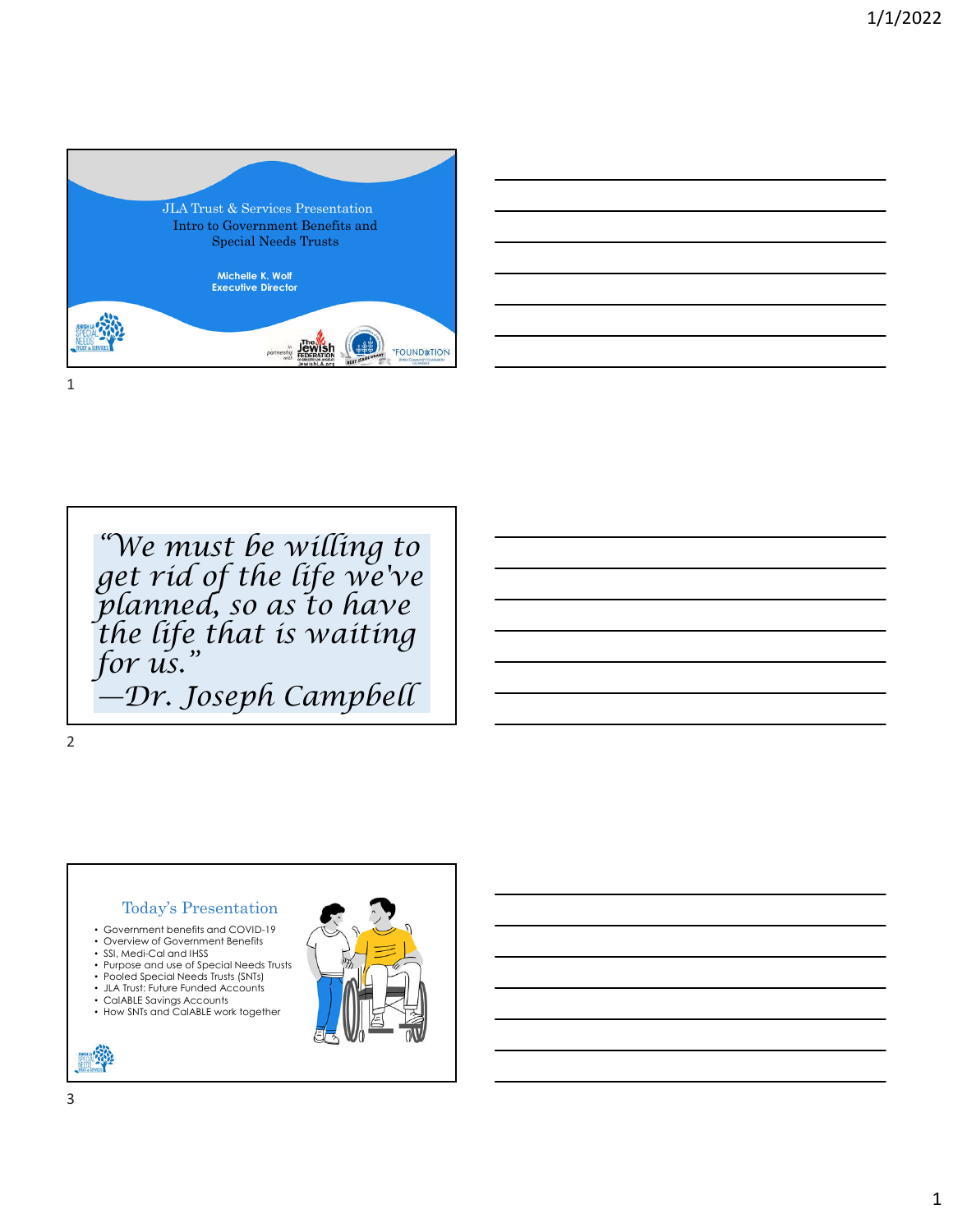

## COVID-19 Benefit Updates

**DESCRIPTION** 

- Can now use EBT cards to order food online from Amazon and Walmart. • Stimulus checks to SSI recipients are
- not a countable resource, okay to go over max of \$2k, ABLE accounts are a good option.
- Don't put off applying for new benefits during the pandemic.





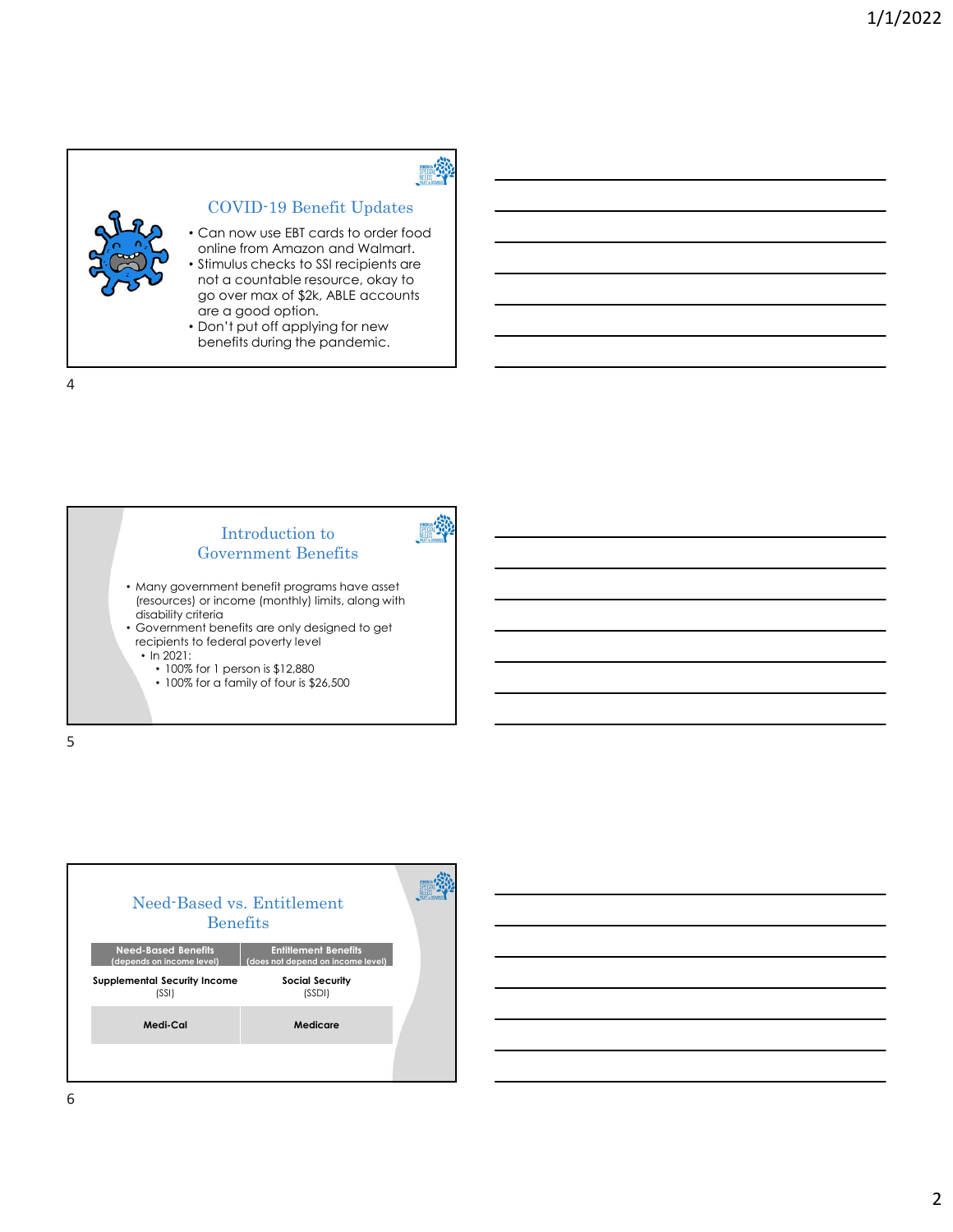### SSDI/Disabled Adult Child aka "Childhood Disabled Beneficiary Benefits"



- A parent's child with a disability may receive a percentage of the parents' Social Security Retirement benefits if the child was diagnosed before age 22
- Child must be over the age of 18 to receive the benefits
- Payments begin when the parent retires, becomes disabled or dies
- The Disabled Adult Child receives 50% of the parent's Social Security retirement amount while the parent is alive (and the parent keeps getting 100%) and then 75% of the parent's Social Security retirement amount after that parent passes

7

### What resource are not counted for SSI?



- The house you live in;
- One car (some exceptions exist);
- Life insurance policies you own with a face value of \$1,500 or less per person;
- Burial plots for you or your immediate family;
- A burial fund of up to \$1,500 each;
- Household goods and personal effects;
- Resources can't exceed \$2,000 for an individual/child or \$3,000 for couple/parents.

8

### What is Supplemental Security Income (SSI)?

- Max monthly income is \$1,310 in 2021
- Monthly cash benefit (\$943 max) from the Social Security Administration (\$783 is Federal, \$160 is CA)
- For adults aged 65 or older who are disabled
- For the blind and disabled of any age
- Must have limited income and resources (needs based)
- Children with disabilities may also qualify if parents low-income
- **Links automatically to Medi-Cal**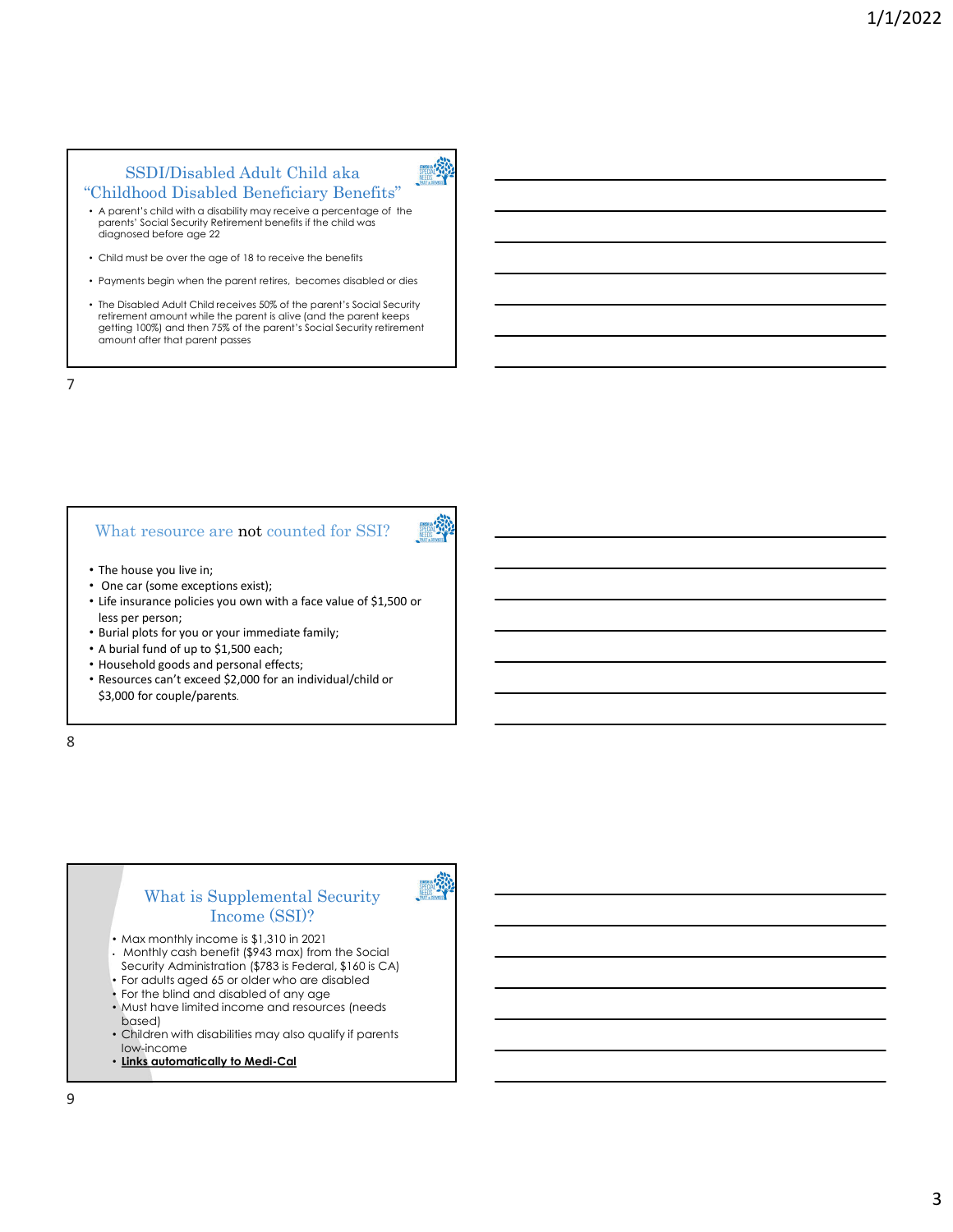### SSI – Understanding In-Kind Services and Maintenance (ISM)

- SSI considers financial assistance for food, shelter or basic utilities to be "in-kind" income for the following categories:
	- **Food, mortgage payments, property taxes, rent, heating fuel, gas, electricity, water, sewer, and garbage removal**
- ISM is counted if a third party, such as a family member or a special needs trust, pays for these items
- A penalty of 1/3 of the federal share of SSI plus \$20 will be imposed (\$284 in 2021)

10





- Medi-Cal benefit that pays for care-provider in the home
- State-administered program pays caregivers \$15/hr in LA Care recipient is the "employer"
- County decides how many hours per month based on needs of beneficiary
- Maximum is 283 hrs/protective supervision
- Family members can be paid care-providers

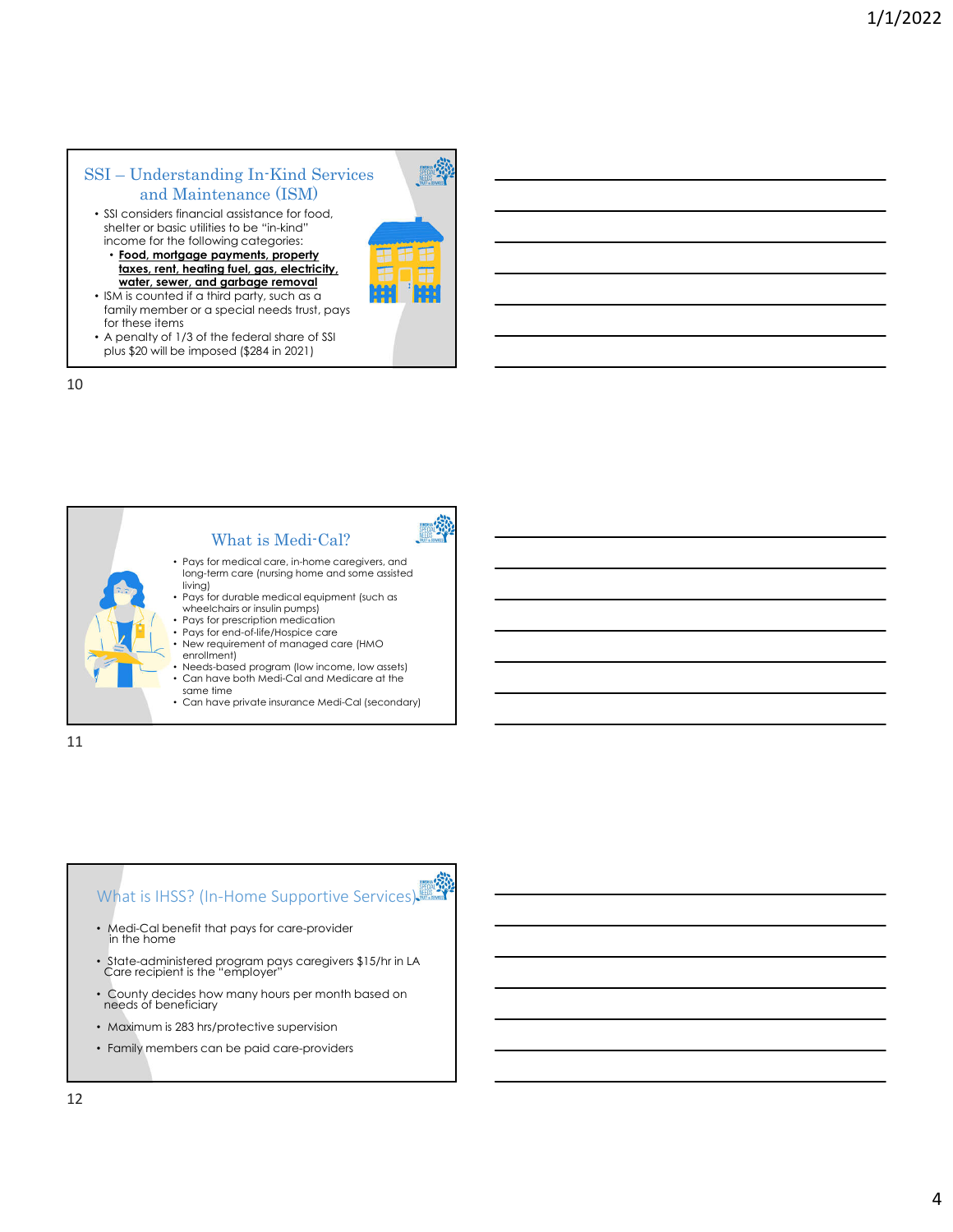# What is IHSS? (In-Home Supportive Services)

- Medi-Cal benefit that pays for care-provider in the home
- State-administered program pays caregivers \$13/hr. Care recipient is the "employer"
- County decides how many hours per month based on needs of beneficiary
- Maximum is 283 hrs/protective supervision
- Family members can be paid care-providers

13

### SSI and IHSS recipients can receive CalFresh (SNAP/food stamps)

• Need to apply over the phone, in person, or online. If approved, they will get an EBT card and the CalFresh benefit will be loaded onto it each month. The average CalFresh benefit for a household of 1 is \$130 a month. Benefits will vary based on household circumstances.



• The limit for resources for CalFresh is \$2,000 for the household. Households that contain a member that is disabled or elderly (over 60) can have resources up to \$3,000.

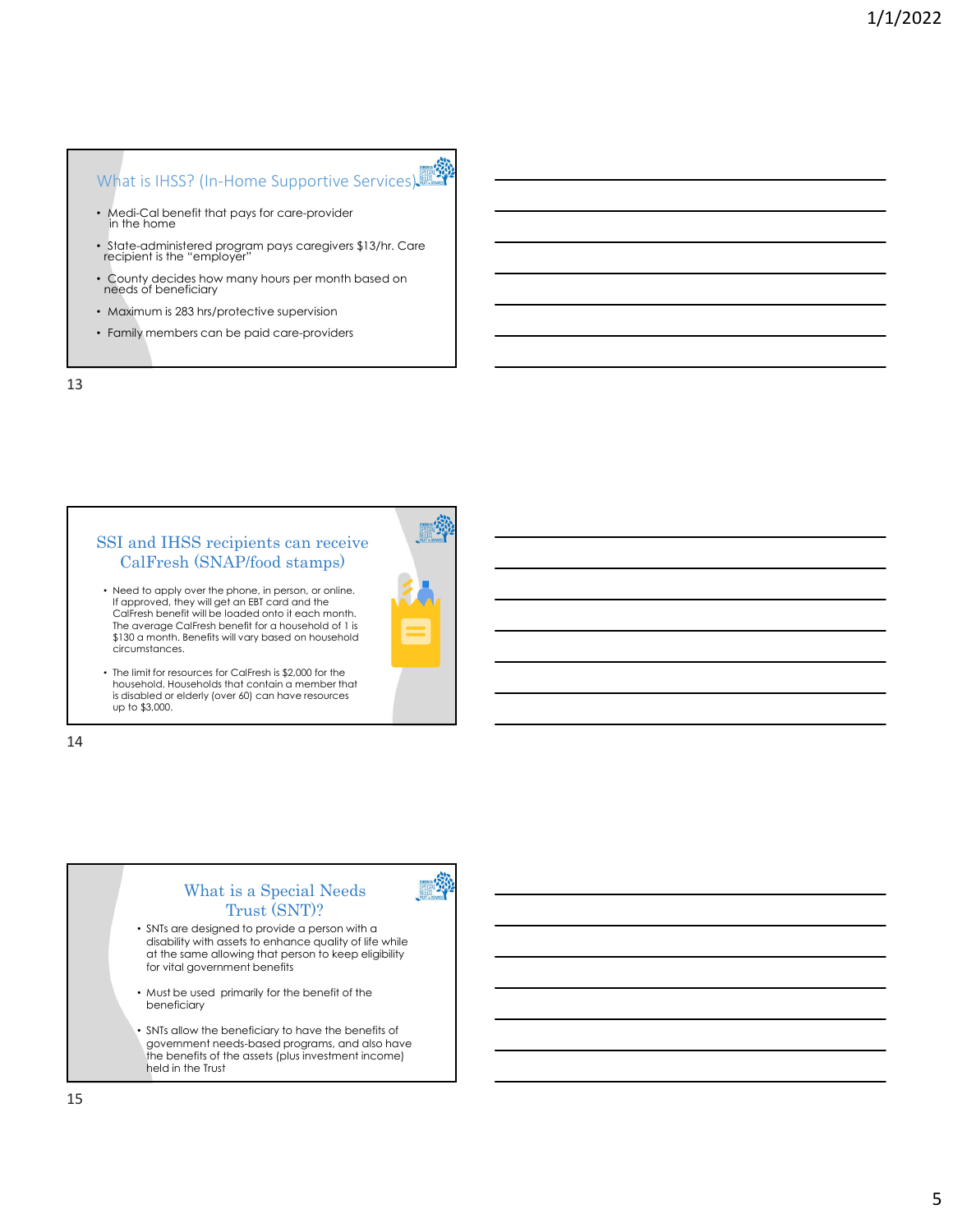# Key Legal Terms with SNTs

無格

**1. Settlor, Trustmaker, Grantor, Trustor:** different names for the person or entity that created the trust. In California, the term settlor is generally used.

**2. Trustee:** Person responsible for administering the trust once it is established. A trust can also name successor trustees.

**3. Beneficiary:** Person or entity that is to receive the benefit of the trust.



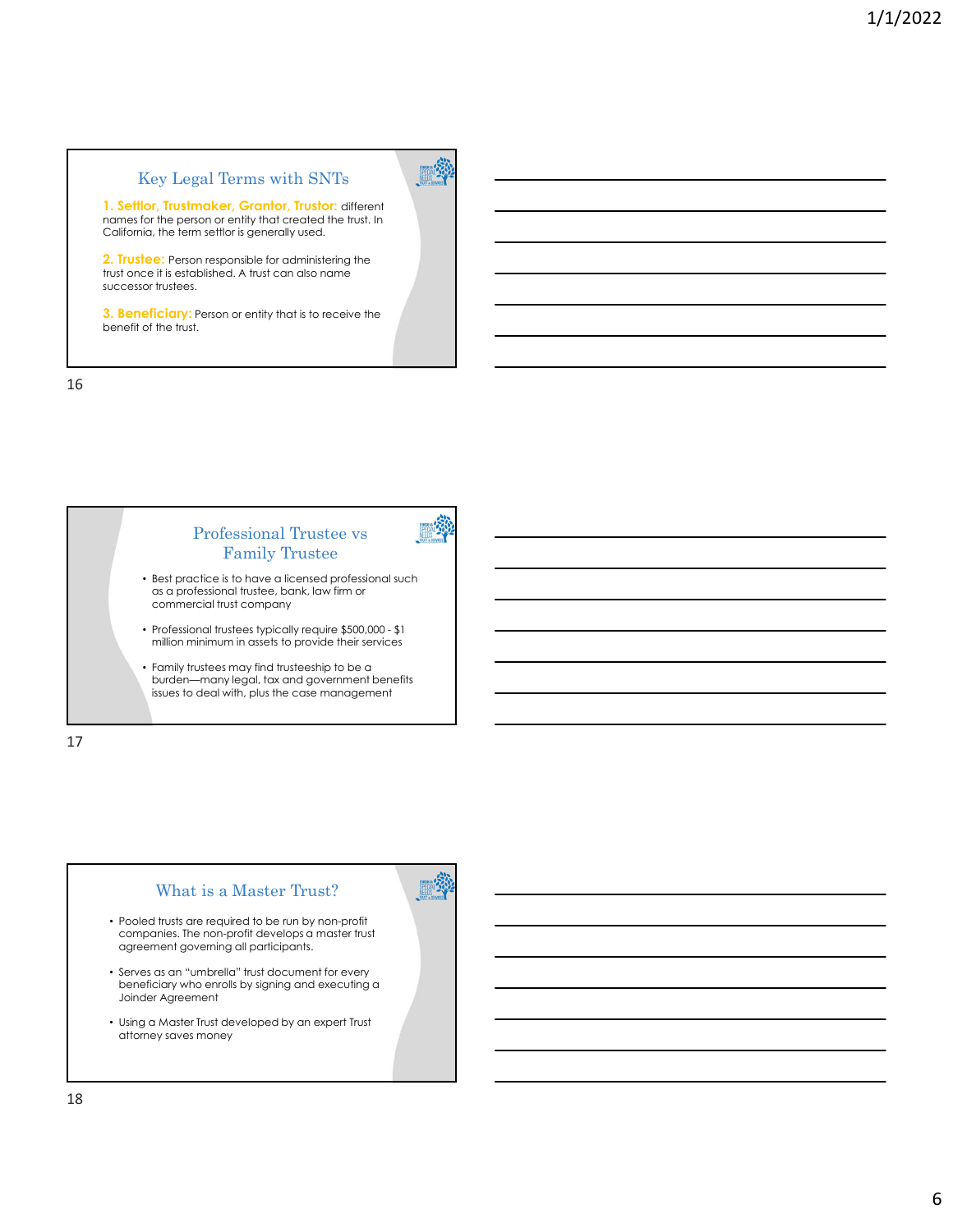

### Why a Pooled SNT can be a good option

• Use of a Joinder Agreement as part of a Master Trust means lower set up fees than with a private attorney

戀

• Lower minimum amount needed for professional trustee and wealth management services

• Potentially higher rates of return than individual trusts

Can be created by someone over 65 for communitybased care

• Minimize conflicts of interest from family members/their spouses

19



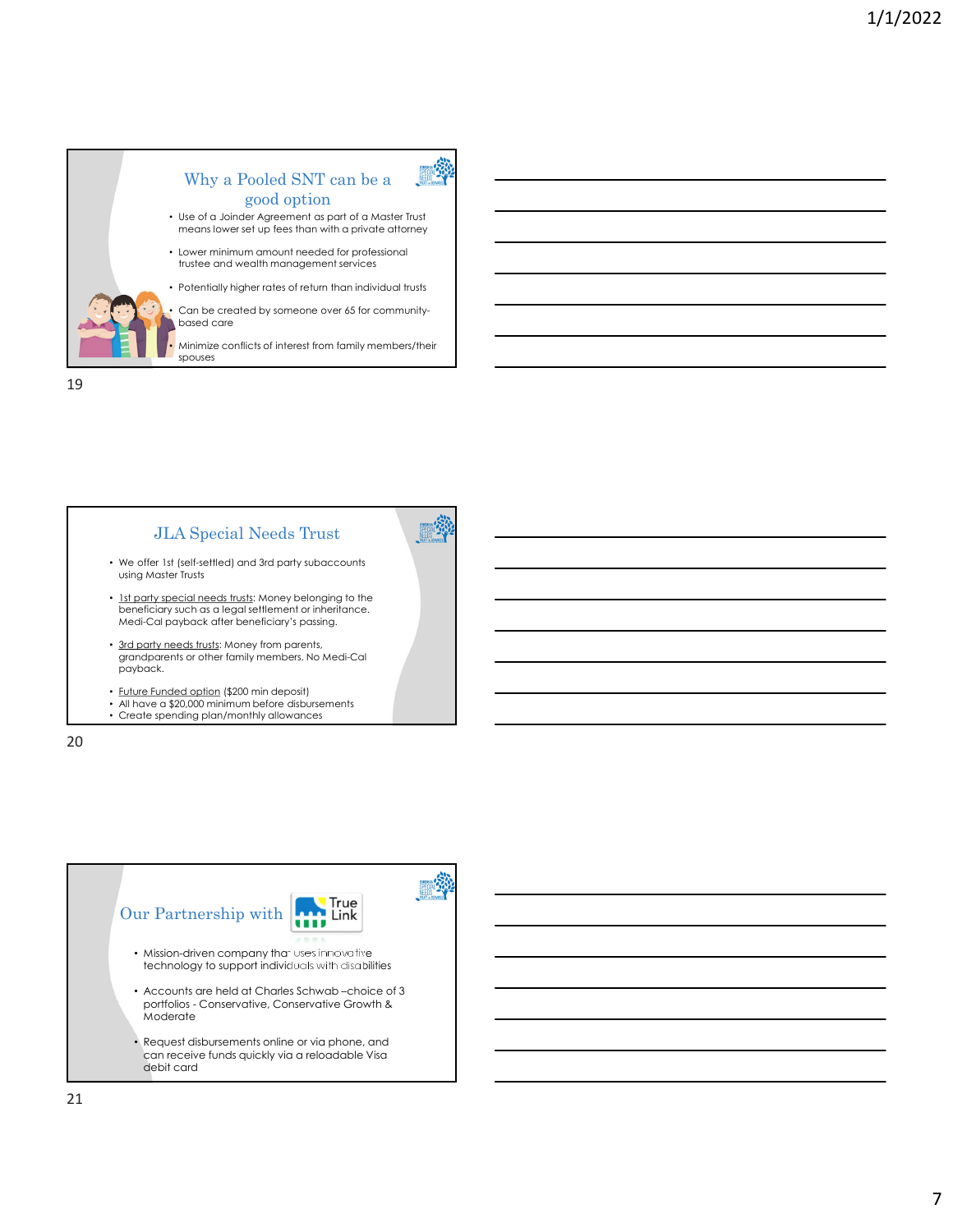



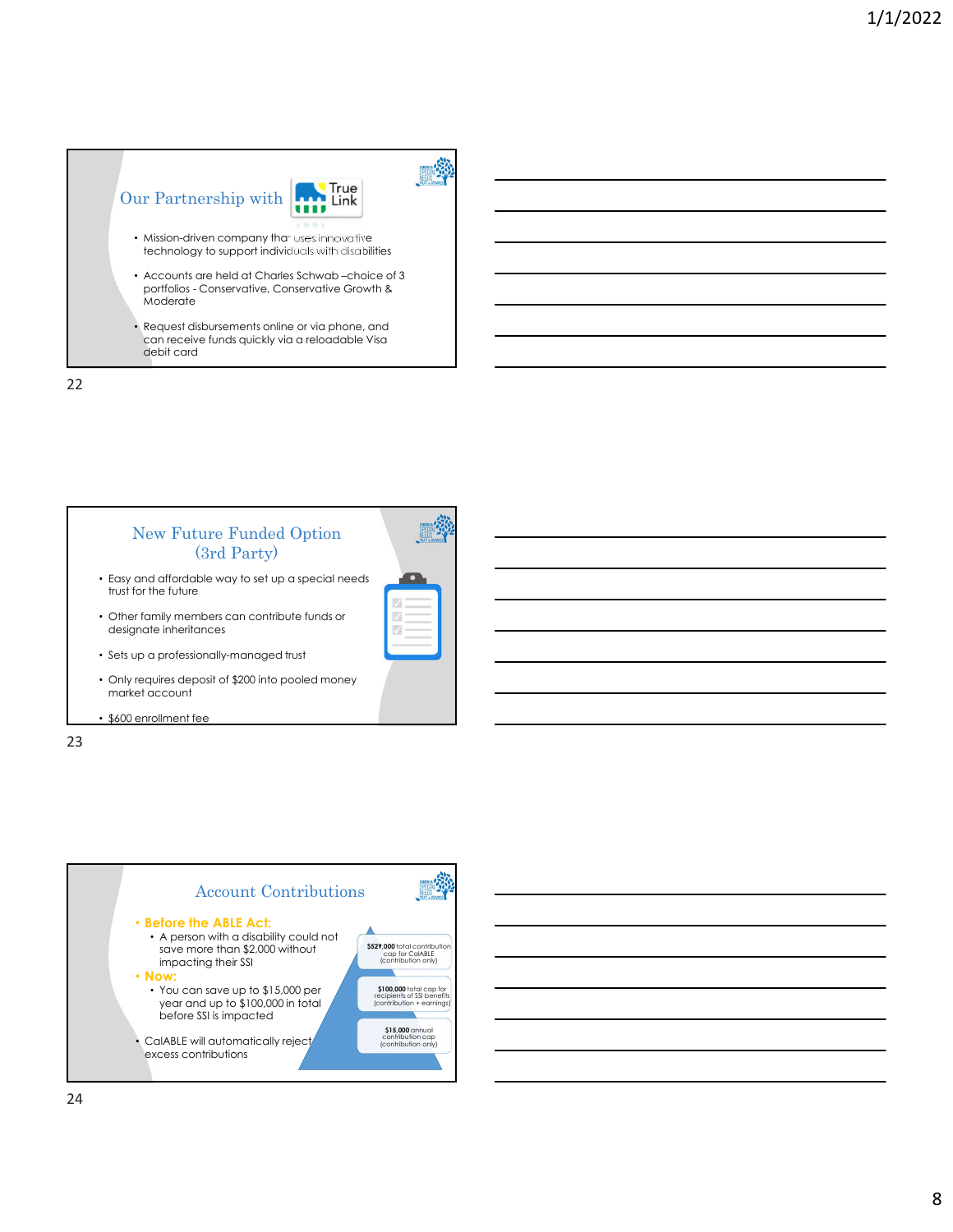# CalABLE Basics

- Only one ABLE account
- Beneficiary is always the account owner • Account can be opened by the beneficiary or an Authorized Legal Representative (parent, legal
- guardian/conservator, Power of Attorney) • Accounts are asset-protected – they cannot shelter income
- Function both like a savings/checking account
- Anyone can contribute<br>• Funds are tax-exempt as
- Funds are tax-exempt as long as they are spent on "Qualified Disability Expenses"

25

# What is a Qualified Disability Expense (QDE)? • Any expense related to the designated beneficiary as a

**BEAT** 

result of living a life with disabilities that helps maintain or improve your health, independence or quality of life

Categories are intentionally broad, and include food, education, housing\*, transportation, health care expenses and more

• Non-QDE: Not illegal, but if taken, expense is now subject to regular income taxes, plus a 10% tax penalty and benefits may be at risk (expense may now be considered a resource)

26

## How ABLE accounts and SNTs can work together

- Advantages to using ABLE accounts to pay for rent • Non-conserved beneficiaries can have more direct control over their ABLE funds
- Can use SNT as more of a savings account with fiduciary oversight
- No penalties in transferring money from a SNT to an ABLE account, and vice versa
- Because ABLE accounts max at \$100,000 for SSI benefits, makes sense to use SNT for ongoing medical and other living expenses